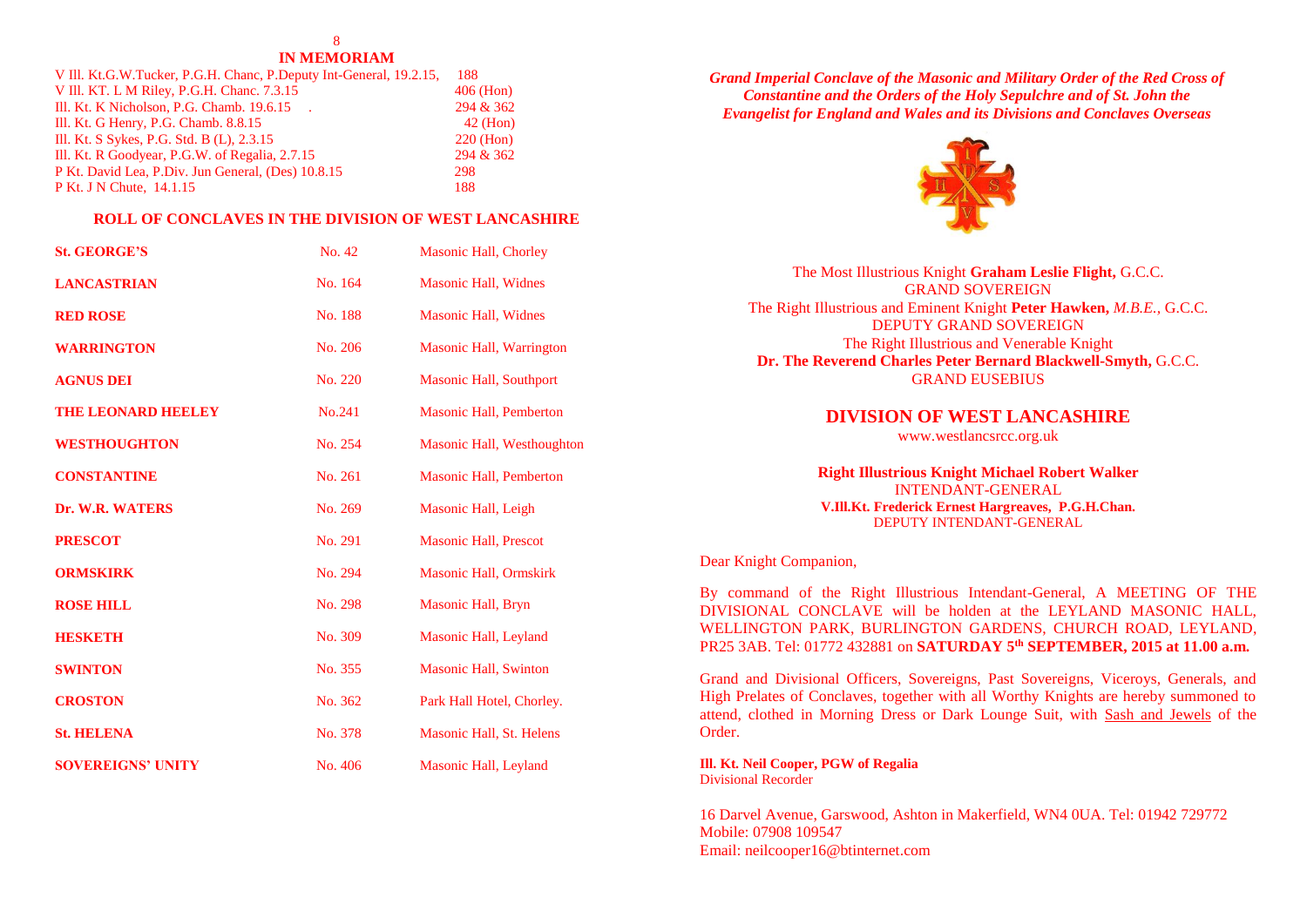## **11:00a.m. PROMPT**

## **The Knights of the Division will take their places in Divisional Conclave by 10.45 a.m.**

- 1 The R.Ill.Intendant-General accompanied by the Deputy Intendant-General and escorted by Divisional Officers enter in procession.
- 2 The Opening Hymn.
- 3 Divisional Conclave is opened.
- 4 Salutations are given
- 5 Distinguished Visitors will be welcomed.
- 6 In Memoriam Departed Knights will be remembered.
- 7 The Minutes of the Divisional Conclave held on the 6<sup>th</sup> September 2014 are submitted for confirmation*. (Open for inspection prior to meeting).*
- 8 The Recorder reports on the attendance of Divisional Officers, reads the list of apologies and presents other correspondence.
- 9 The Recorder submits for adoption the Minutes of the Annual Committee of General Purposes held on 11/06/15. *(Open for inspection prior to meeting).*
- 10 The Divisional Recorder presents his report. *(Circulated)*
- 11 The Divisional Treasurer submits the accounts for confirmation. *(Circulated)*
- 12 To propose the disbursement of monies to charity.
- 13 The Divisional Treasurer is elected for the ensuing year.
- 14 The Audit Committee is elected.
- 15 The R.Ill.Intendant-General will re-appoint as Deputy Intendant-General, V.Ill.Kt. Frederick Ernest Hargreaves, P.G.H.Chan.
- 16 The Deputy Intendant-General will be proclaimed and saluted.
- 17 The Divisional Eusebius is appointed, invested, proclaimed and saluted.
- 18 The Divisional Officers are appointed and invested.
- 19 The Divisional Guard is presented to the Intendant-General.
- 20 The Intendant-General addresses the meeting.
- 21 Other Divisional business is transacted.
- 22 Greetings are received from other Divisions.
- 23 Alms are collected.
- 24 Divisional Conclave is closed.
- 25 The Closing Hymn.
- 26 The first verse of the National Anthem.
- 27 The R.Ill.Intendant-General, accompanied by the Deputy Intendant-General, the Divisional Officers in procession, and the Distinguished Guests retire.

**ALL other Knights please remain at your places until the procession has left the Temple**

# DIVISIONAL MEETING (2015) OFFICERS OF THE DIVISION OF WEST LANCASHIRE

#### **Appointed on 6 th September 2014**

Ill. Kt. J.D. Roberts, P.G.W.of Reg. P.Kt. E. Schofield, P.Div.Jun.Gen P.Kt. E.T. Walsh, P.Div.Swd. Bearer Ill.Kt. B.G.Ball, P.G.Chamb. P.Kt. W. J. Bruce, P.Div.Std B (C ) P.Kt. E.J.Sarti Ill. Kt. N.Cooper, P.G.W of Regalia Ill. Kt. R.G.Pymer, P.G.Std. (C). Ill.Kt. G.E.Williams, P.G. Chamb. P.Kt. D.Lea, P.Div.Chamb. Ill.Kt. M.S.Gregory, P.G.Chamb.. Ill.Kt. R.Pye, P.G.W.of Regalia. P.Kt. G.D.Turner, P.Div.Std. B (L) Ill.Kt. D.C.Kavanagh P.G.Chamb. P.Kt. J.P.Murphy, P.Div. Prefect. P. Kt. G.Yates, P.Div.W of Regalia P. Kt. J.A.P. Nash, P.Div. Herald (1) P. Kt. A.Blackstone, P.Div.Stwd. P. Kt. M.J. Hamilton, P.Div. Reg. P. Kt W.A. Campbell, P.Div. Reg. P.Kt. W.Wilding P.Div. Stwd. P.Kt. W.D.Bell, P.Div. Stwd. P. Kt. B.Bawden P. Kt. I.Edge P. Kt. J.Goodrun P. Kt. A.Hodgson P. Kt. C.Shannon P. Kt. S.G.Pemberton P. Kt. A.S.Whittle P.Div. Stwd.

## **PAST RANKS 2014**

P.Div. Sen. Gen, P.Kt. A.T.Burgess P.Div. Sen. Gen, P.Kt A.O. Jones P.Div. Registrar, P.Kt. B.K.Cocken P.Div. Chamb. P.Kt. K.Bowdler P.Div. W of Reg. P.Kt. E.D.Lloyd P.Div. W of Reg. P.Kt. J.Cartledge P.Div. Prefect, P.Kt. P.J.Guy P.Div. Herald (1) P.Kt. C.A.Wright

Eusebius Senior General Junior General High Prelate Registrar Treasurer Recorder Almoner Marshal Sword Bearer Deputy Marshal Deputy Marshal **Chamberlain** Sub-Prelate Standard B.(C) Standard B.(L) Prefect Warden of Reg. Asst. Recorder **Organist** Herald (1) Herald (2) **Steward Steward Steward Steward Steward Steward** Sentinel

P.Kt. E. Schofield, P.Div.Sen.Gen. P.Kt. E.T. Walsh, P.Div.Jun. General P.Kt. W.J. Bruce, P.Div. Registrar Ill.Kt. B.G. Ball, P.G.Chamb. P.Kt. G.D.Turner P.Div.Chamb. P.Kt.. E.J.Sarti Ill.Kt. N. Cooper, P.G.W.of Reg. P.Kt . J.Gore Ill.Kt. G. R.Gill P.G.W.of Regalia P.Kt. J.P.Murphy, P.Div. Std B (C) Ill.Kt. M.S. Gregory, P.G.Chamb. Ill.Kt. R. Pye, P.G.W.of Reg P.Kt. J.A.P. Nash, P.Div. Prefect Ill.Kt. D.C. Kavanagh, P.G.Chamb. P.Kt. A.Blackstone, P.Div. W of Reg. P.Kt W.Wilding, P.Div Herald (1) P.Kt. B.Bawden, P.Div. Stwd P.Kt. S.G.Pemberton, P.Div. Stwd. P.Kt. M.J. Hamilton, P.Div.Reg. W. Kt. G.Williams P.Kt. A.Hodgson, P.Div.Stwd. P.Kt. R.C.Pearson, P.Kt. B.N.Campbell P.Kt. V.Charlesworth P.Kt. J.J.Dawber P.Kt. F.D.Fletcher P.Kt. R.G.Jackson P.Kt. T.K.Prince P.Kt. A.S.Whittle, Div.Sentinel

## **PAST RANKS 2015**

P. Div. Jun. General, P.Kt. D. Lea \* P. Div. Jun General, P.Kt. R.J.Duff P. Div. Chamberlain. P.Kt. G.Turner P. Div. Swd Bearer. P.Kt. W.J.Nolan P. Div. Swd Bearer, P.Kt. J.Threlfall P. Div. Prefect, P.Kt. G.J.Harland P. Div. W of Reg. P.Kt. R.W.C.Roberts P. Div. Herald (1) P.Kt. W.J.C Roberts P. Div. Herald (2) P.Kt. N.W.Hosler

#### **Appointed on 5 th September 2015**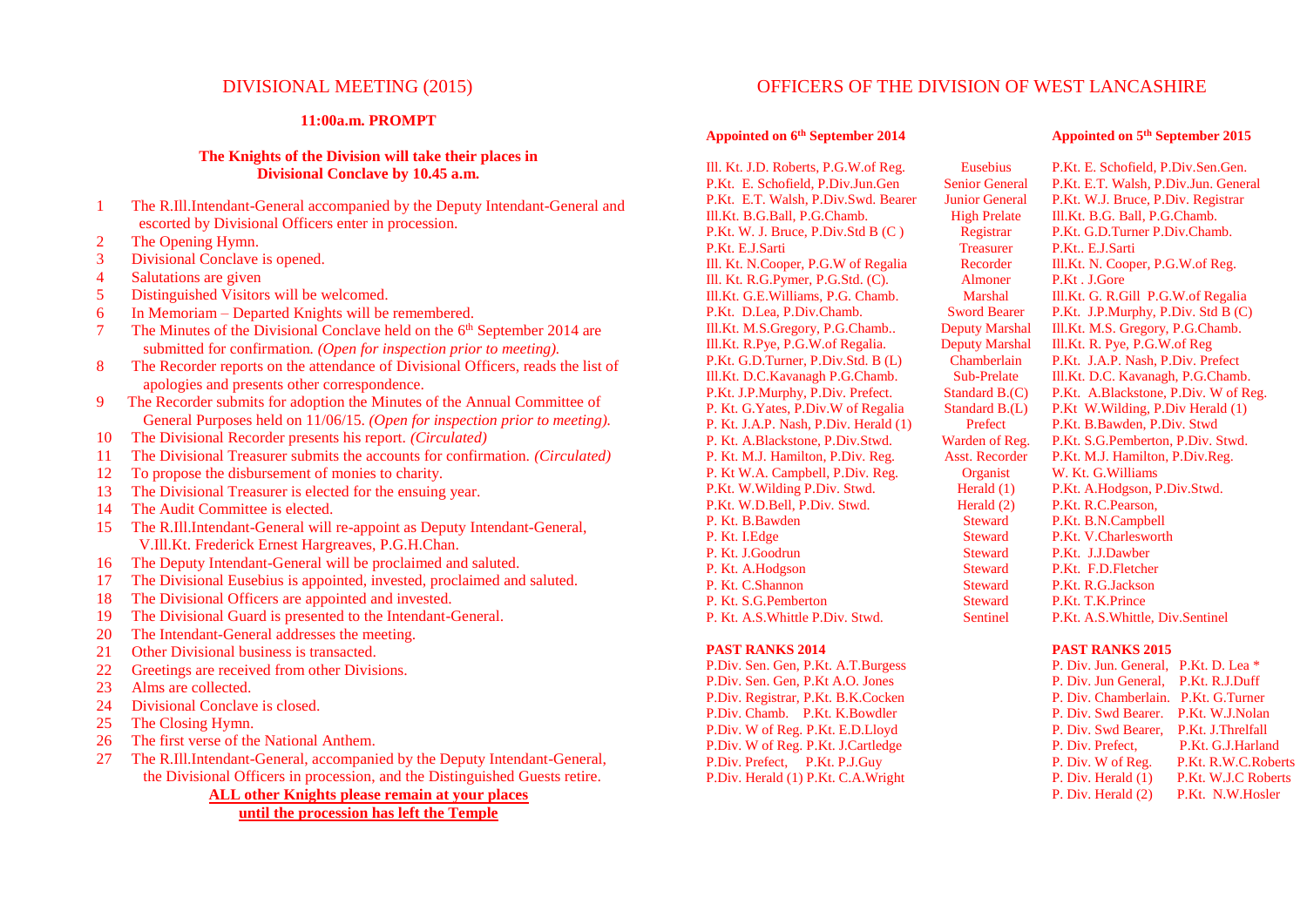#### **West Lancashire Division Accounts for the Year Ending 30 April 2015**

| 2014      | <b>INCOME</b>                                              |                                    | 2015                 |  |  |  |  |  |  |  |
|-----------|------------------------------------------------------------|------------------------------------|----------------------|--|--|--|--|--|--|--|
| £220.00   | <b>Fees of Honour</b>                                      |                                    | £175.00              |  |  |  |  |  |  |  |
| £2,076.00 | <b>Divisional Dues</b>                                     |                                    | £2101.00             |  |  |  |  |  |  |  |
| £1.768.50 | <b>Divisional Meeting Dining Fees</b>                      |                                    | £1283.00             |  |  |  |  |  |  |  |
| £459.00   | <b>Divisional Officers' Meal</b>                           |                                    | £437.50              |  |  |  |  |  |  |  |
| £204.00   | <b>Sale of Ties</b>                                        |                                    | £72.00               |  |  |  |  |  |  |  |
| £10.00    | <b>Bank</b> charge recovered                               |                                    | £0.00                |  |  |  |  |  |  |  |
| £33.55    | Easyfundraising                                            |                                    | £17.77               |  |  |  |  |  |  |  |
| £4,771.05 | <b>Total Income</b>                                        |                                    | £4086.27             |  |  |  |  |  |  |  |
|           |                                                            |                                    |                      |  |  |  |  |  |  |  |
|           | <b>EXPENDITURE</b>                                         |                                    |                      |  |  |  |  |  |  |  |
| £232.87   | Divisional Conclave Cost & PR                              |                                    | £48.50               |  |  |  |  |  |  |  |
|           | <b>Year Books</b>                                          |                                    | £26.00               |  |  |  |  |  |  |  |
| £140.11   | <b>Croston Old School</b>                                  |                                    | £27.00               |  |  |  |  |  |  |  |
| £168.67   | Div. Recorder's Postage, Stationery etc                    |                                    |                      |  |  |  |  |  |  |  |
| £3,072.70 | <b>Divisional Meeting Meal</b>                             |                                    | £2330.50             |  |  |  |  |  |  |  |
| £74.63    | <b>Insurance</b>                                           |                                    | £74.63               |  |  |  |  |  |  |  |
| £435.50   | <b>Divisional Officers' Meal</b>                           |                                    | £357.50              |  |  |  |  |  |  |  |
| £4,079.48 | <b>Total Expenditure</b><br>£2864.13                       |                                    |                      |  |  |  |  |  |  |  |
|           |                                                            |                                    |                      |  |  |  |  |  |  |  |
|           |                                                            |                                    |                      |  |  |  |  |  |  |  |
|           |                                                            |                                    |                      |  |  |  |  |  |  |  |
|           |                                                            |                                    |                      |  |  |  |  |  |  |  |
|           | <b>SUMMARY</b>                                             |                                    |                      |  |  |  |  |  |  |  |
| £4,771.05 | <b>Total Income</b>                                        | <b>Total Income</b>                | £4086.27<br>£2864.13 |  |  |  |  |  |  |  |
| £4,079.48 | <b>Total Expenditure</b>                                   | <b>Total Expenditure</b>           |                      |  |  |  |  |  |  |  |
| £691.57   | <b>Year Surplus</b>                                        | <b>Year Surplus</b>                | £1222.14             |  |  |  |  |  |  |  |
| £4,916.12 | <b>Balance at Bank 2013</b>                                | <b>Balance at Bank 2014</b>        | £5607.69<br>£6829.83 |  |  |  |  |  |  |  |
| £5,607.69 | <b>Balance at Bank 2015</b><br><b>Balance at Bank 2014</b> |                                    |                      |  |  |  |  |  |  |  |
|           |                                                            |                                    |                      |  |  |  |  |  |  |  |
|           | <b>ALMS ACCOUNT</b>                                        |                                    |                      |  |  |  |  |  |  |  |
|           | <b>INCOME</b>                                              | <b>EXPENDITURE</b>                 |                      |  |  |  |  |  |  |  |
| £1428.60  | <b>Account Balance 2014</b>                                | <b>Derian House</b>                | £400.00              |  |  |  |  |  |  |  |
| £571.40   | <b>Divisional Collection</b>                               | <b>Nth West Air Ambulance</b>      | £250.00              |  |  |  |  |  |  |  |
| £351.00   | <b>Donations</b>                                           | Grand Sov's Care for Children Fund | £500.00              |  |  |  |  |  |  |  |
| £4.07     | <b>Interest</b>                                            | <b>Croston Church</b>              | £100.00              |  |  |  |  |  |  |  |
| £453.05   | Ladies' Festival Donation                                  | <b>St. Saviours Church</b>         | £100.00              |  |  |  |  |  |  |  |
|           |                                                            |                                    |                      |  |  |  |  |  |  |  |
| 1379.52   | <b>Total Income</b>                                        | <b>Total Expenditure</b>           | 1350.00              |  |  |  |  |  |  |  |
|           |                                                            | <b>Account Balance 2015</b>        | 1458.12              |  |  |  |  |  |  |  |

Divisional Treasurer: P Kt. E J Sarti

Audited by: Ill.Kt. B.G. Ball, P.G.Chamb. and Ill.Kt. W.A. Smith, P.G. Prefect.

#### **DIVISIONAL RECORDER'S REPORT - Ill. Kt. Neil Cooper, PGW of Regalia.**

R.Ill.Intendant-General and Worthy Knights, I am pleased to present my first Report as Divisional Recorder. Like my Predeccessor, V Ill. K. F E Hargreaves,PGH Chan. Deputy Int-General, I am including this in the Summons convening the Meeting so that every member is kept informed whether he attends the Divisional Meeting or not*. (And it saves time reading it out at the Meeting!)*

The first item I wish to report on is the Membership Figures: As introduced by Ill. Kt. Fred a couple of years ago, I include a detailed chart so that each member can see how his own Conclave is faring in the great scheme of things. This is never intended to be a "league table", but I am hoping that seeing the success of some Conclaves, others will be led to approach them to see how they do it! Especially those in the same Cluster Group.

Somewhat disappointingly I have to report that against last year our figures are slightly down and that our current net membership, at the time of printing, stands at 280 individual members. Of these, 42 hold membership of 2 or more Conclaves, 6 in 3 Conclaves, 5 in 4 and one member in 5*.* Last year's figures at this meeting stood at 293 individuals, but sadly we have had several members Passing to Higher Service and a few unexpected resignations. However some of our Conclaves have had several new Candidates and the signs therefore for the future are very encouraging. Our total Subscriptions, including multiple memberships, is 353.

In previous reports, Ill. Kt. Fred gave an update on the ne w computer system at MMH, named KOL and all I wish to do this year is confirm it is working well and it enables any Conclave Recorder to view the details of his membership quite easily. Amendments are restricted to the Divisional Reorder and I can confirm making adjustments to Conclave details is very simple and which makes my life very much easier.

The Acting Officers of the Division made visits to 5 Conclaves during the year, to St. Helena in September, Dr. W R Waters in October, Hesketh in February, Warrington in April and finally Swinton Conclave in June. All were very well attended and made the night for the Conclaves just that little bit special and gave a boost to all the members.

This coming season will see the Divisional Officers make another five visits, to Lancastrian Conclave, Red Rose, the Leonard Heeley, Rose Hill and finally Croston, and thus continuing the cycle of each Conclave in the Division receiving a visit from the Divisional Team every three years.

The seventh annual Divisional Officers' dinner took place on 22nd May at Ormskirk M H, where all who attended enjoyed a very relaxed and convivial evening, an excellent meal, good wine and splendid fellowship throughout.

Our Annual Church Service was held once again at Croston Parish Church on 14th June and I feel sure that all who attended thoroughly enjoyed both the Service of Rededication, led this year by our guest Preacher from London, Ill. Kt. Mark Corcoran, who gave a very thought provoking Sermon, and the refreshments served afterwards in the School Hall. As has become the custom, worries and cares about one's waistline were best forgotten as everyone enjoyed an array of trifles, Strawberries, Scones & Cream, and assorted desserts. Our thanks go to all members who contributed to the array and the ladies of the School who assisted with the making and dispensing of teas & coffees as well as serving the desserts..

Further afield, West Lancashire has been represented at 20 other Divisions by either by the I.G., the Deputy I.G. and/or myself, sometimes by all three of us. The hospitality and friendship at these meetings is always superb and makes all the travelling worthwhile, and we hope our Guests today from the other Divisions enjoy themselves here at ours as much as we do at theirs.

This year the Division was again awarded our usual 8 Grand Honours, (based on our Membership, and which has to be finely divided between First Appointments and Promotions). I would ask you all to keep this number of 8 each year in mind when the subject arises with any of your members who may complain that they feel they should be due an appointment or promotion. With 17 Conclaves and nearly 90 Grand Officers here already to be considered, hard decisions have to be made about who gets what and when, and I can assure you